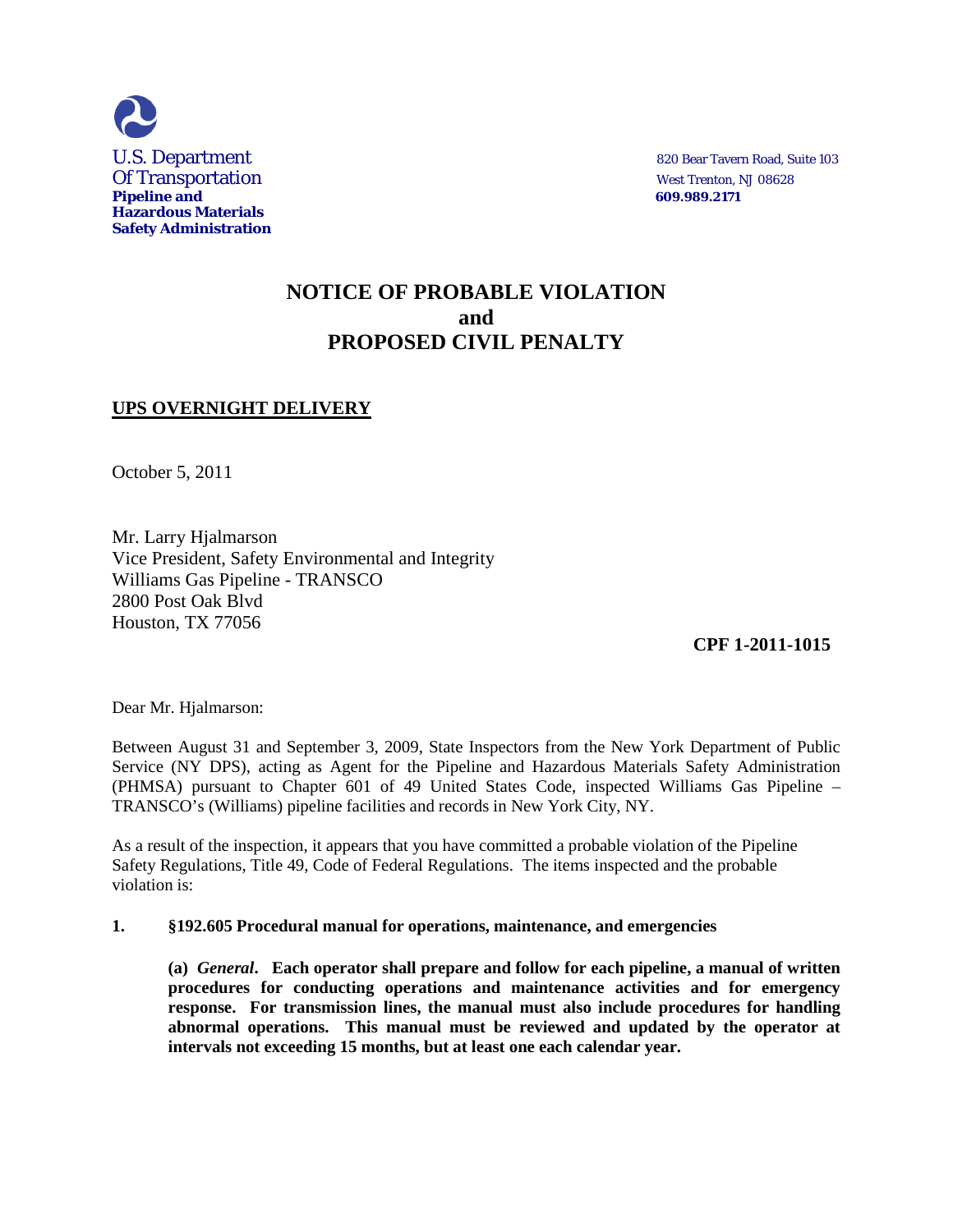**This manual must be prepared before operations of a pipeline system commence. Appropriate parts of the manual must be kept at locations where operations and maintenance activities are conducted.**

Williams failed to follow its procedure, Corrosion Control Policy 20.08.00.07 *"External Corrosion control: Electrical Isolation*," which requires "Maintenance of electrical isolation shall be verified by the performance of the following: ... A survey and analysis of casing-to-soil potentials to be conducted once every five years, preferably during the annual pipe-to-soil inspection." During the inspection, Williams was requested to provide records for the survey and analysis of the casing-to-soil potentials for the three (3) identified casing locations:

- 1. Richmond Ave, MP 216+35;
- 2. Victory Blvd, MP 221+24; and
- 3. SIRT MP 492+00.

Williams failed to provide records or any other documentation to demonstrate that Williams conducted a survey and analysis of casing-to-soil potential as required by Williams' corrosion control procedure pursuant to  $\S 192.467(d)$ . In addition, Williams did not have any test station installed at the three (3) identified casing locations to initiate conducting the survey. Subsequently, Williams installed test stations and provided readings.

Therefore, Williams failed to follow its procedures, Corrosion Control Policy 20.08.00.07 *"External Corrosion control: Electrical Isolation*," because it could not verify that Richmond Ave, MP 216+35; Victory Blvd, MP 221+24; and SIRT MP 492+00 had in fact been inspected and had not retained documentation for five (5) years pursuant to §192.491(c).

### Proposed Civil Penalty

Under 49 United States Code, § 60122, you are subject to a civil penalty not to exceed \$100,000 for each violation for each day the violation persists up to a maximum of \$1,000,000 for any related series of violations. The Compliance Officer has reviewed the circumstances and supporting documentation involved in the above probable violation(s) and has recommended that you be preliminarily assessed a civil penalty of \$50,000 as follows:

| Item number | <b>PENALTY</b> |
|-------------|----------------|
|             | \$50,000       |

#### Response to this Notice

Enclosed as part of this Notice is a document entitled *Response Options for Pipeline Operators in Compliance Proceedings*. Please refer to this document and note the response options. Be advised that all material you submit in response to this enforcement action is subject to being made publicly available. If you believe that any portion of your responsive material qualifies for confidential treatment under 5 U.S.C. 552(b), along with the complete original document you must provide a second copy of the document with the portions you believe qualify for confidential treatment redacted and an explanation of why you believe the redacted information qualifies for confidential treatment under 5 U.S.C. 552(b). If you do not respond within **30** days of receipt of this Notice, this constitutes a waiver of your right to contest the allegations in this Notice and authorizes the Associate Administrator for Pipeline Safety to find facts as alleged in this Notice without further notice to you and to issue a Final Order.